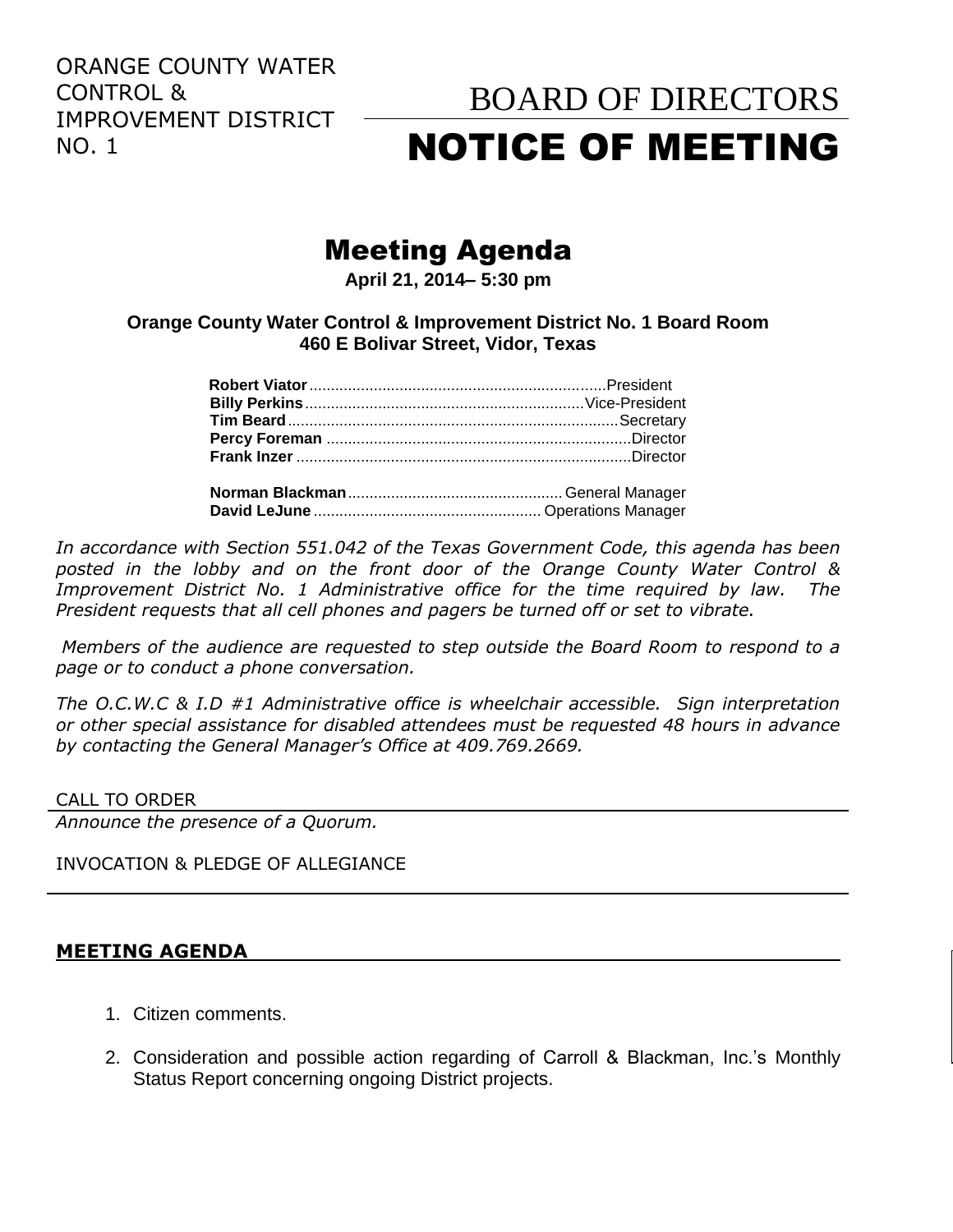- 
- 3. Consideration and possible action regarding approval of Carroll and Blackman, Inc., monthly invoices for District projects as listed:

Invoice No. 20679 for Contract B – Cloverleaf and Tiger Lake Lift Station/Force Main in the amount of \$2,865.00; Invoice No. 20680 Contract C – Sanitary Sewer Collection System Rehabilitation in the amount of \$24,598.00; Invoice No. 20639 for General Services regarding Oaklane Wastewater Treatment Plant Permit Renewal, in the amount of \$1,116.00; Invoice No. 20682 for OCWC #1 GIS and database system, in the amount of \$2,202.00. Invoice No. 20684 for OCWC #1, General Services, in the amount of \$1,610.00. This is a Grand Total of **\$32,391.00**.

- 4. Consideration and possible action on request for payment on Estimate No. 42 from Allco, Ltd., in the amount of \$ 138,844.79 for Construction Contract TWDB No. 72129-SRF-3358-02 – Contract A Wastewater Treatment Plant. This requested invoice amount represents a reduction of retainage held from 2% to 1% of the total contract amount.
- 5. Consideration of and possible action regarding request for payment on Estimate No. 18 from Allco, Ltd., in the amount of \$181,628.11 for Construction Contract TWDB No. 72129-SRF-3358-02 – Contract B - Cloverleaf & Tiger Lake Lift Stations and Force Mains.
- 6. Consideration of and possible action regarding request for payment on Estimate No. 7 from T. Construction LLC., in the amount of \$112,256.96 for Construction Contract TWDB No. 72129-SRF-3358-02 – Contract C – Sanitary Sewer Rehabilitation Project.
- 7. Consideration of and possible action regarding Arceneaux & Gates Consulting Engineers, Inc. Monthly Status Report on Water Well, Elevated Tank, and Transmission Lines Projects.
- 8. Consideration and possible action regarding Arceneaux & Gates Consulting Engineers, Inc. monthly invoices: Invoice No. 14273 in the amount of \$16,280.00 for Water Well No. 7 Project.
- 9. Consideration and possible action on request for payment of Estimate No. 12 for Contract No. 2 - Water Well No. 7 in the amount of \$109,026.45 to T. Johnson Industries, Inc.
- 10.Consideration and possible action regarding request for payment of Estimate No.9 for Contract No. 3 – 500,000 gallon Elevated Storage Tank in the amount of \$96,975.00 to Landmark Structures LLP.
- 11.Consideration and possible action on request for payment of Estimate No. 6 for Contract No. 5 –Water Line Extension (FM 1132/Hwy 12) in the amount of \$25,768.80 to McInnis Construction.